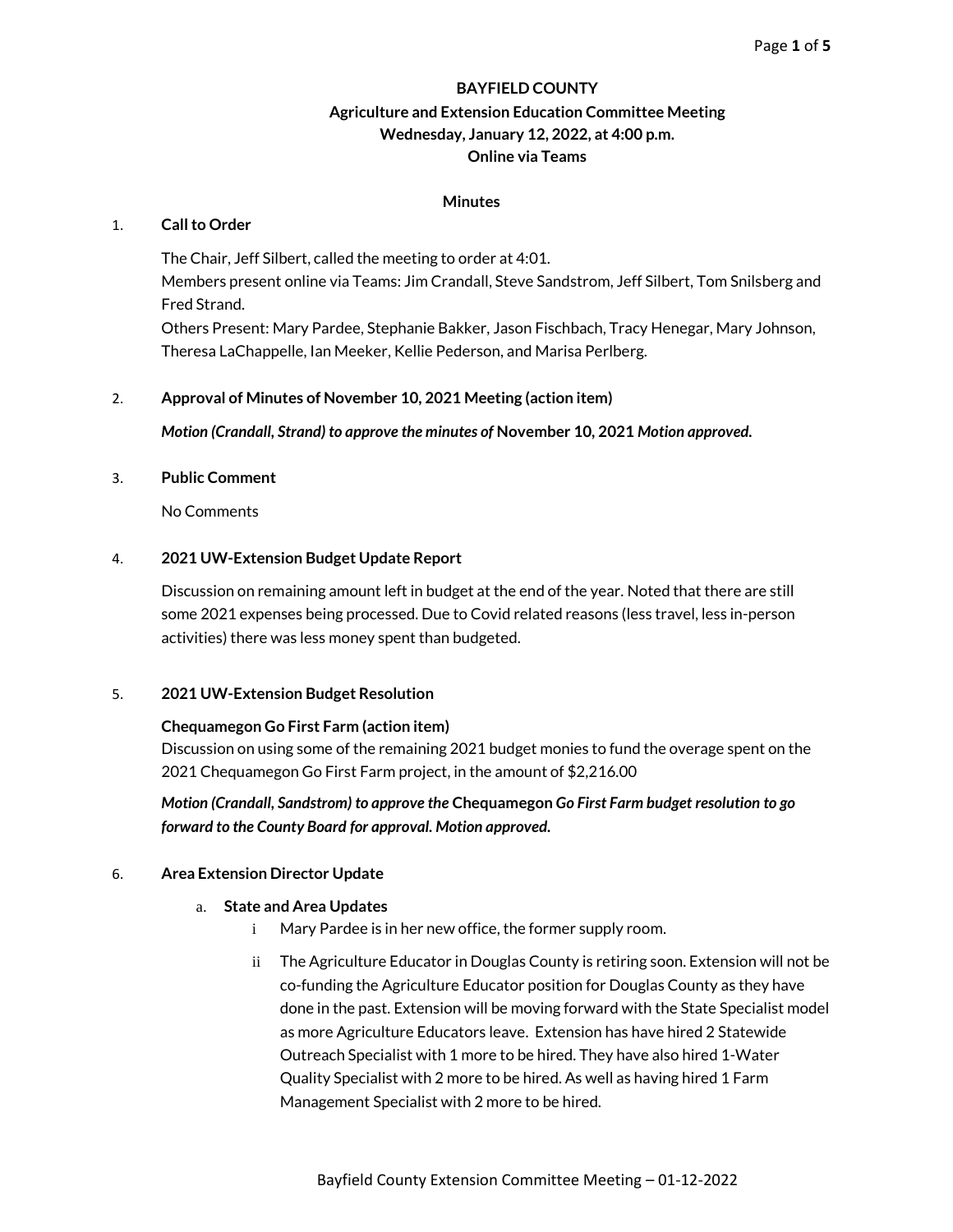- iv. Master Gardeners There are changes taking place this year at the State level for the Master Gardener (MG) program. MGs will no longer be considered volunteers of Extension. The term "Master Gardener" will be a certification designation. To keep the Master Gardener designation, MGs will still get their training and certification through Extension The volunteering that MGs do will be done through the organization of their choice, not through Extension. Any liability is then with the volunteer organization not with Extension.
- v. Professional Development Black History Month is being promoted through virtual presentations on Wednesdays.
- vi. Martin Luther King, Jr Day This is a State Holiday on Monday. The State staff will be off that day. County employees are having an In-Service Day. Mary Pardee and Lori Baltrusis, AED-Area 2, will be presenting a Real Colors training in the County Board Room as part of the County In-Service Day.

# b. **COVID-19**

- i Masks- Extension County offices will receive KN95's from the State
- ii Rules Extension offices on a campus will follow campus rules. County Extension offices will follow their own County's rules. Pardee noted that Bayfield County is very proactive with guidance and that it is appreciated.

# c. **ARPA Fund Ideas that will Advance Extension Programming**

- i One idea is to use the Build Back Better funding for improved Youth Education by upgrading the VFW building.
- ii Mary Pardee should be contacted with any other ideas.

# 7. **WEXA Update – Jeff Silbert**

a. Jan 27<sup>th</sup> 8:30 12:00, WEXA Meeting. Silbert will check if non-extension committee members can attend the meeting.

# 8. **Staff Reports**

## a. **Kellie Pederson, Community Development**

- i. Housing Working on the Housing reports as they need some additional supporting documents.
- ii. Organizational Planning and Support Reassessing which organizations that she will continue to work with. She is receiving requests from a variety of organizations asking for more support. Pederson has also just started a course on learning to collaborate more effectively online.
- iii. EMS Advisory Committee- Pederson has been facilitating the EMS Advisory Committee. Steve Sandstrom noted that Kellie has been extremely helpful with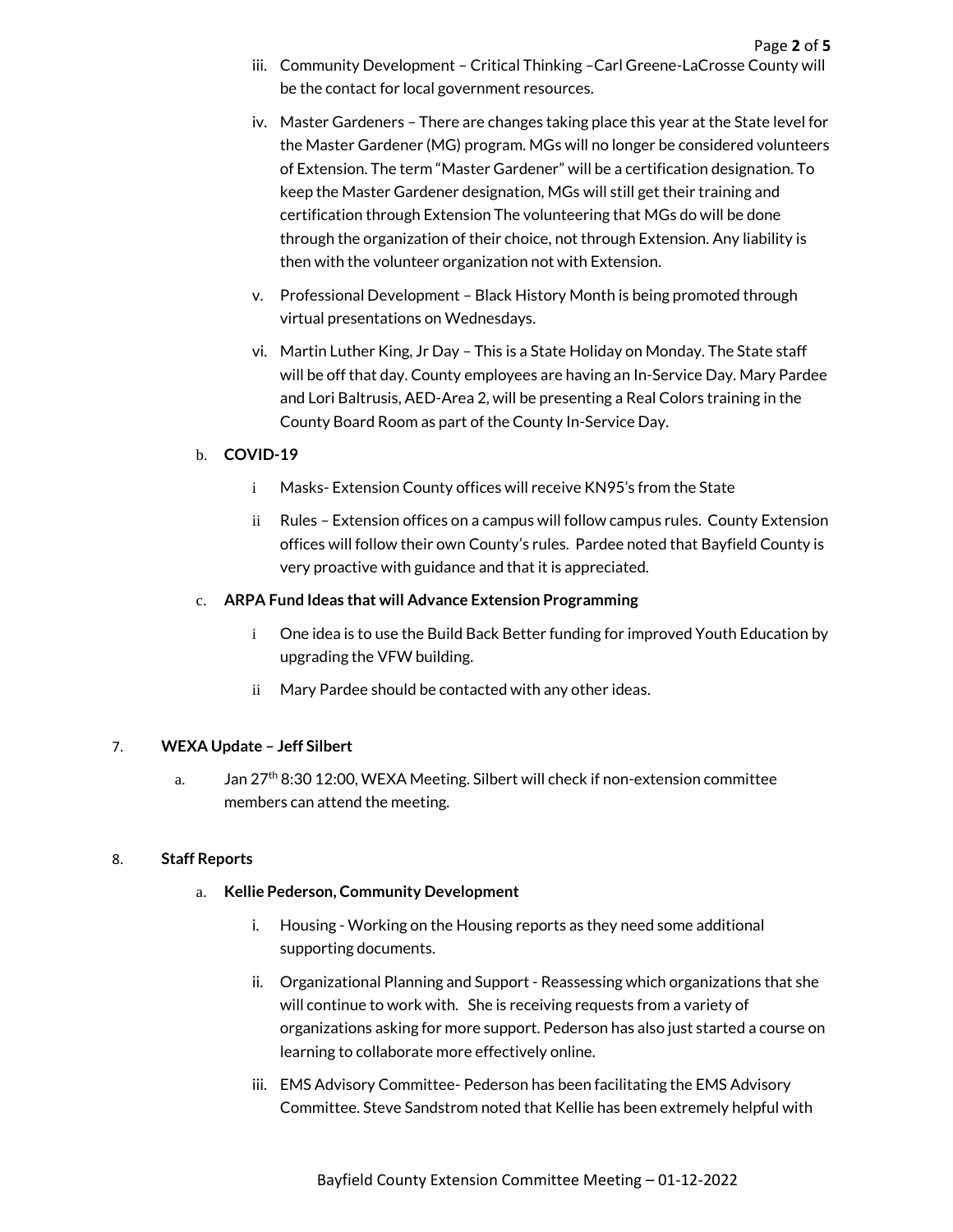this committee. Jeff Silbert noted that he has heard compliments on how well Kellie facilitates difficult, complicated issues and that she is appreciated throughout the community.

## b. **Ian Meeker, 4-H and Youth Development**

- i. CANSKI Just over 150 participants in the CANSKI program. The VFW building has been a life saver during the past few years to get the gear stored and handed out.
- ii. Superior Adventures Kayaks have been purchased.
- iii. Superior Days- It has been decided that there will not be a youth delegation for Superior Days this year. There are seven youth who were interested in attending. If they are interested, Meeker may set up some local training with the Bayfield County Board, and other local leaders.
- iv. 4-H Clubs 4-H has lost a club (Whittlesey Creek) and gained a club (Penokee Home School). Whittlesey Creek was having an issue finding club leadership, so they disbanded. The leaders and member have since joined different clubs. The Penokee Home School will become a 4-H archery club.
- v. ARCH Accountability, Respect, Compassion and Honesty (ARCH) Program. Planning on working with the Washburn  $6<sup>th</sup>$  grade, and which will lead up to a spring outdoor adventure. Bayfield and South Shore School programs are on hold for now.

### b. **Stephanie Bakker /Marisa Perlberg, FoodWIse**

- i. Introduction to Marisa Perlberg- Marisa Perlberg started in August 2020. She has been teaching in the Bayfield School, Great Apple Crunch, and Pizza Days are just two examples. For "Pizza Days" small groups used the Bayfield School's Outdoor Education Center, including the outdoor oven. Perlberg has collaborated with Larkin-SNAP ED Educator from Red Cliff, and Kat Rakowksi, Education & Agriculture Coordinator, and has attended Mr. Erickson's alt ed classes. The February 24<sup>th</sup>, Wisconsin Chili Lunch will be a project in the Bayfield School.
- ii. Harvest of the Month Campaign with FoodWIse. Bakker noted that Marisa has set up a FB page for the Ashland, Bayfield, Iron Counties Harvest of the Month with FoodWIse. A similar Harvest of the Month has been used in the past by the Food Cooperative. The Food Coop, Red Cliff SNAP-Ed, Bayfield, and Washburn School Gardens are interested in participating with the Harvest of the Month in the future.
- iii. Red Cliff Boys & Girls Club Bakker presented to participants over winter break.
- iv. Strong Bodies 20 people have signed up for the online class that starts next Tuesday, via Zoom.
- v. 2023 Fiscal Year Budget Bakker is working on the 2023 Fiscal Year Budget for the tri-county FoodWise program.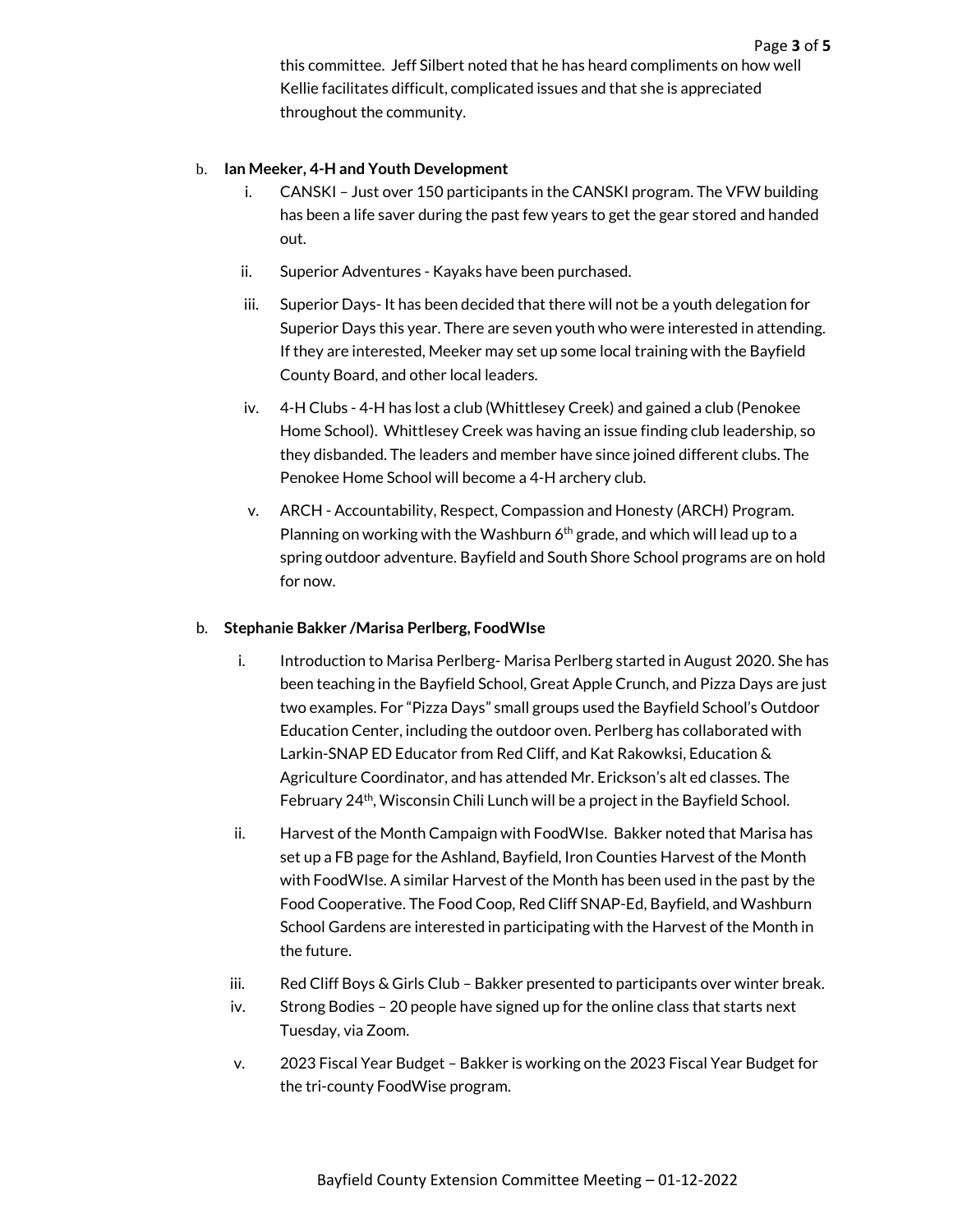## c. **Jason Fischbach, Emerging Crops Specialist**

- i. Go First Farm 2021 was a good crop year. It is currently hazelnut processing at Northland. Let Jason know if you would like to see this. He is expecting to expand the Go First Farm in 2022. More plants will be available to plant in the fall of 2022. Fischbach is in the process of looking for private entities that may be willing to invest in this project. Approximately, \$8,000 to \$10,000 is needed for additional plantings, and about \$15,000 for permanent fencing.
- ii. BioChar Sandstrom noted that he had listened to a TED Talk regarding BioChar, sequestering carbon and soil improvements. A short discussion followed.

## d. **Mary Johnson**, **Financial Education Specialist**

- i. Encouraging Financial Education program finishing up this program.
- ii. Financial Classes at Red Cliff Housing Due to Covid cases increasing in Red Cliff, in-person classes are on hold.
- iii. Rent Smart program Reviewing the materials, especially the ones that have been adapted for youth and teens.
- iv. Financial education for young children Looking at finding approved financial education materials with storytelling and finding avenues to teach this.

## e. **Tracy Henegar, Human Development and Relationships Educator**

- i. Virtual Programming Henegar is seeing more people attending virtual programs. Because virtual programming allows participants to be from other counties, this has allowed her to offer programs that she may not have been able to due to low participation numbers in a single county.
- ii. Literacy Link Henegar is working with the Red Cliff Library on hosting the TeleStory program. This program engages the child and the incarcerated parents with an online visit centered around reading. Henegar is hoping to have this program up and running in the next few months. This free online visit may be the only/best option for a child to visit with the incarcerated parents. The video visits from the jail to the home are expensive. Waiting room visits are available but may be hard to fit into a schedule and may be difficult for the child.
- iii. Mental Health The Washburn Schools have reached out regarding Mental Health training. The school has seen a significant increase in anxiety and depression in youth even before COVID. Through COVID they have seen much higher rates of self-harm, anxiety, and depression. It has been taking 9 to 12 months for a youth to get in to see a therapist. Henegar is looking at bringing in the Youth Mental Health First Aid program for staff who work with Youth. She did provide this training at the Bayfield School this last fall. She is also looking into bringing Teen Mental Health to  $10^{th} 11^{th}$  &  $12^{th}$  graders. This class empowers teens to reach out for support and to provide peer support. Tracy is looking into funding from the State to bring to the Washburn school.